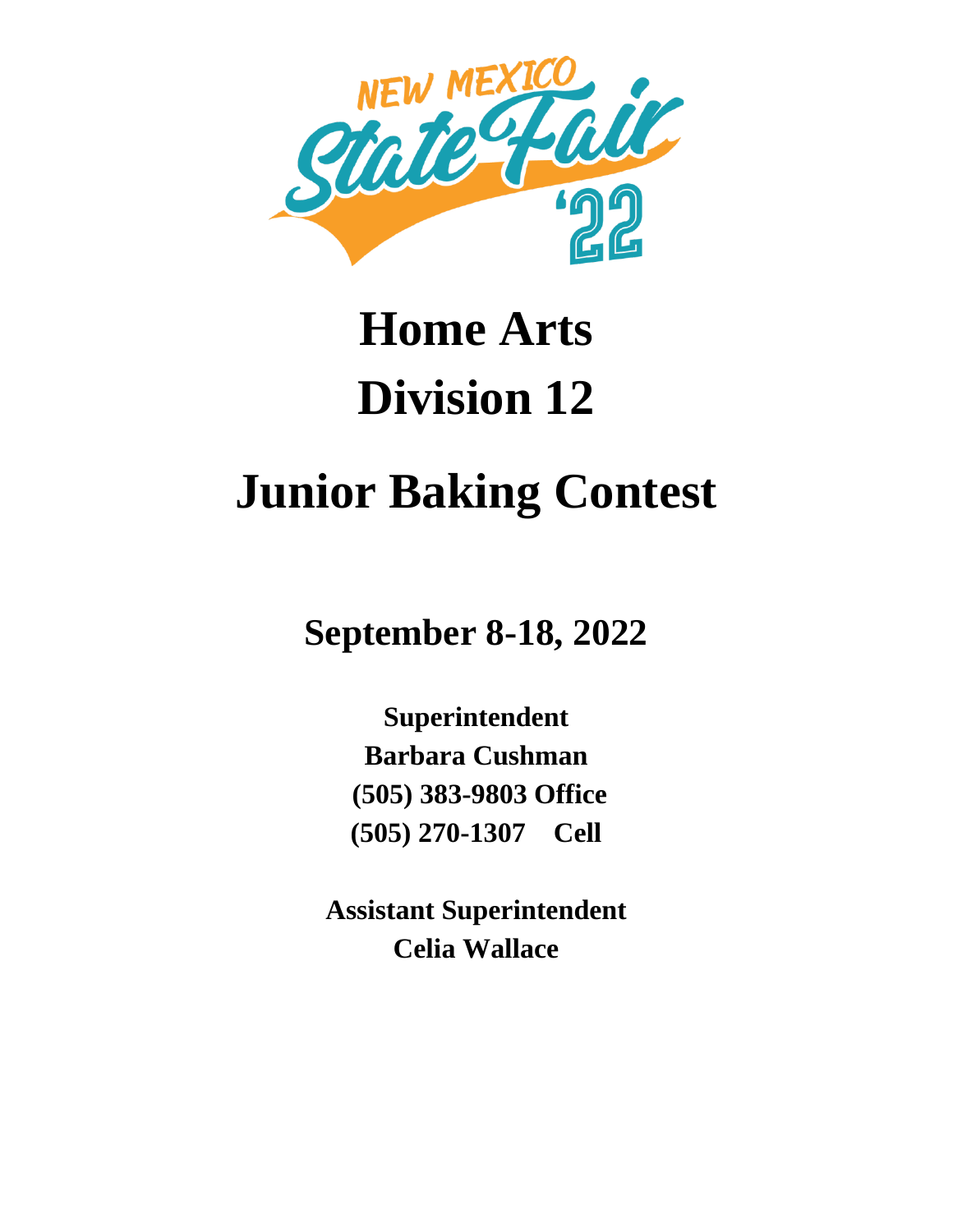# **Junior Baking Contest Section 205**

**Entry Date: Saturday, September 17, 2022 8:00 AM to Noon – ENTRIES CLOSE PROMPTLY AT NOON**

**Sponsored by King Arthur Flour**



**Judging Saturday, September 17, 2022 - 1:30 PM**

# **Rules of the Contest**

- 1. **Please carefully read all rules**. Entries that do not meet entry requirements will be eliminated prior to or during judging.
- 2. Open to boys or girls, 17 years of age and younger. Separate categories include ages 9 and under and 10-17 years.
- 3. Exhibitors must**submit recipes with entries**. These recipesshould exactly match the manner in which the entries were prepared. Please include your name, **age**, **address** and phone number on the recipes. **Note to teachers: If your class is participating, please also include name of school on recipes.**
- 4. No mixes accepted. **All entrees must use King Arthur Flour. Attach proof of use (ie. Logo, UPC symbol, receipt, etc.) to the recipe.**
- 5. Only three entries accepted from one Exhibitor. Each entry must be in a separate class.
- 6. Recipes submitted become the property of the State Fair with all publication rights.
- 7. Judging will be open to the public starting at 1:30 PM and the decision of the judges will be final. After judging, winning entries will be left on exhibit through the duration of the Fair. Exhibitors may pick up non- winners after the judging or by 5:00 PM Saturday, September 17, 2022. Any entries remaining on the Fairgrounds after the designated pickup time will be considered abandoned and shall become the property of the New Mexico State Fair to be disposed of at its discretion.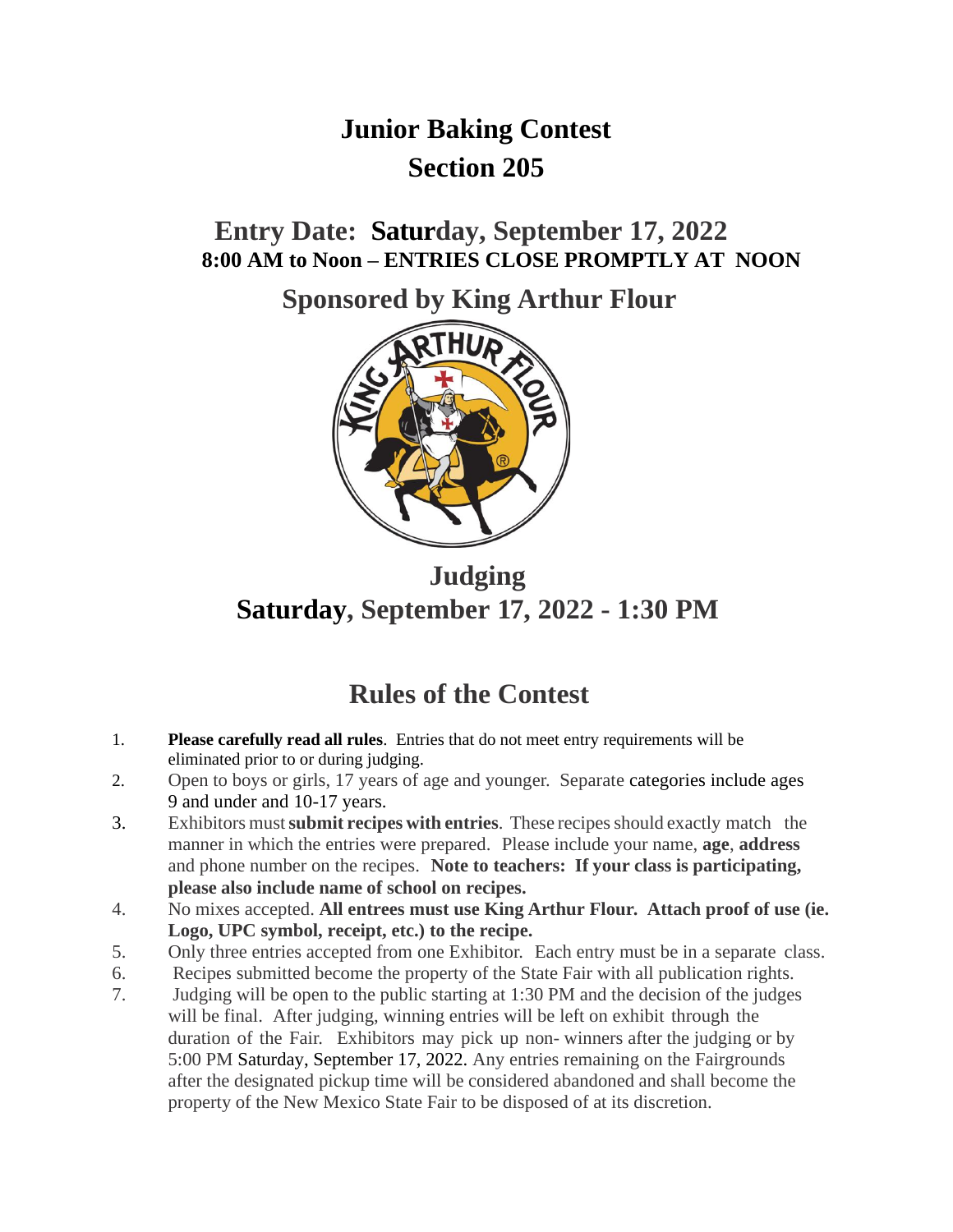- 8. Entries are judged against the ideal standard for their type, not simply against each other.
- 9. Ribbons only will be awarded in all classes unless specified. Note: **King Arthur Flour will award \$25.00 King Arthur Gift Card for the Best of Show in the cookie, cake and bread category and a \$25.00 gift card for the gluten free classes. Also a \$25.00 Gift Card for Best in Show for 9 years old and under.**
- 10. Exhibits entered during Fair Time: Exhibitors may drive through Gate #4 to the Creative/Home Arts Building between 8:00 AM and 9:00 AM to unload and enter exhibits. After 9:00 AM exhibitors must park in Lot #4 and walk entries to the Creative/Home Arts Building. There will be **NO** driving on Main Street after 9:00 AM. After entering exhibits, if exhibitor intends to stay on the grounds, exhibitor must move their vehicle to parking lots #1 or #8.
- 11. In order to safeguard against loss in this department, no one, with the exception of the judge and the superintendent, will be permitted to handle any article once put in place. Every precaution will be taken for the safety of all entries but in no case will the New Mexico State Fair or State of New Mexico be responsible for loss or damages to any entry when it is in the Fair's possession.
- 12. Exhibitor recognizes that marketing of the Fair and its grounds requires use of photography and video. Exhibitor hereby expressly grants to the Fair the irrevocable, assignable right and license to take, use and publish exhibitor images and property without the need for any other approval. Exhibitor also releases the Fair, its agents or assigns, from all claims related to the licenses that have been granted in this release.
- 13. As a participant, volunteer, or attendee, you recognize that your participation, involvement and/or attendance at any Fair event or activity includes possible exposure to and illness from infectious diseases including but not limited to COVID-19. While particular rules and personal discipline may reduce this risk, the risk of serious illness and death does exist and that you knowingly and freely assume all such risks related to illness and infectious diseases, such as COVID-19, even if arising from the negligence or fault of the Released Parties.

# **Cookies**

### **Classes 1-21**

#### **Six (6) Cookies must be in each entry. Raisins or nuts are acceptable.**

- 1. Bar Cookies
- 2. Bischochitos
- 3. Brownies, Chocolate Un-iced
- 4. Chocolate
- 5. Chocolate Chip
- 6. Christmas Cookie
- 7. Cookie, Any Other
- 8. Fruit Bar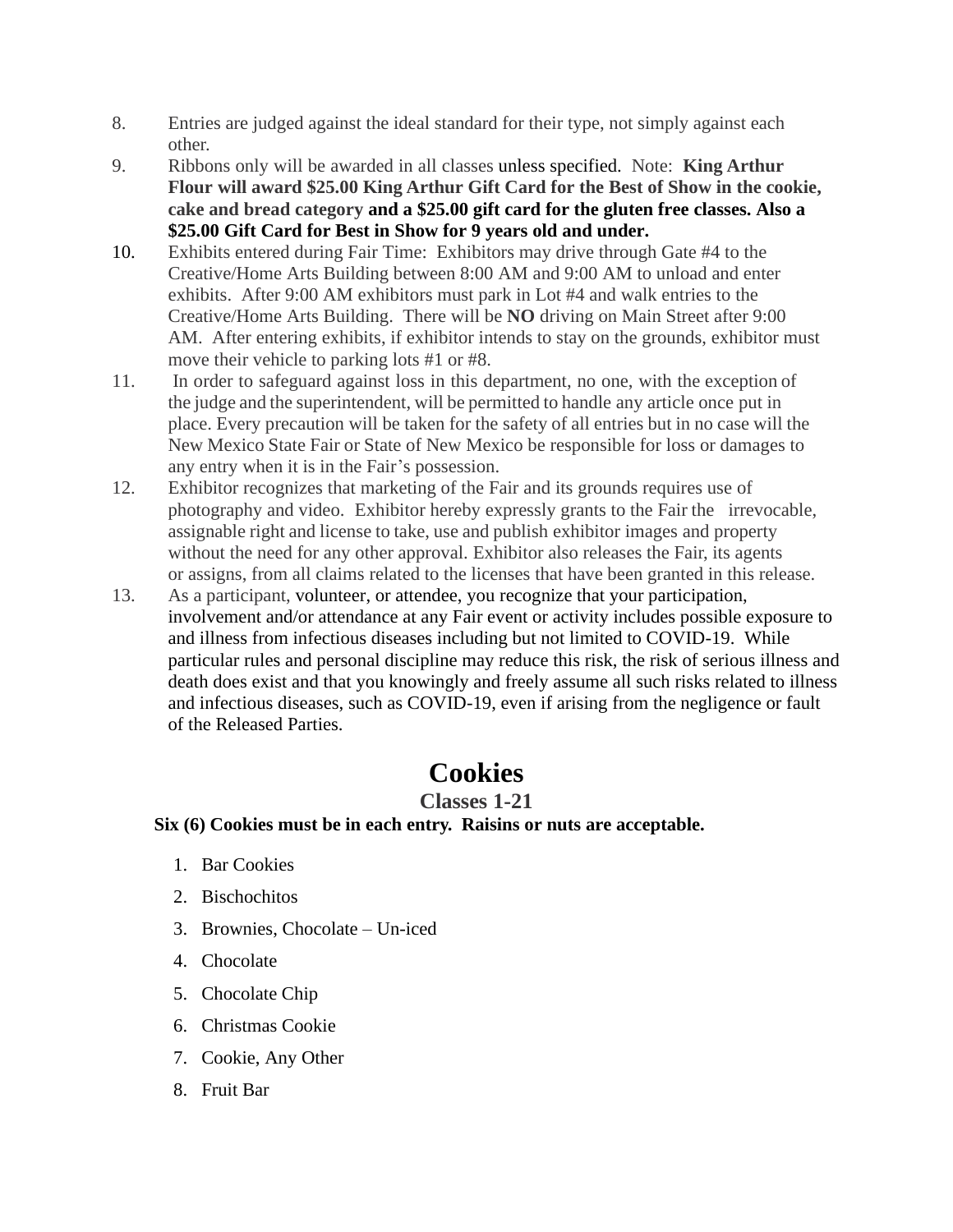- 9. Gingerbread People
- 10. Gingersnaps
- 11. Gluten Free Cookie
- 12. Ice Box
- 13. No Bake Cookie
- 14. Oatmeal (may contain additions such as raisins, nuts, including ANY flavored chips)
- 15. Peanut Butter
- 16. Snickerdoodle
- 17. Spice Drop
- 18. Sugar Cookie rolled, iced/decorated
- 19. Sugar Cookie rolled, un-iced
- 20. Sugar Free
- 21. Any Cookie made by 9 year old & under
	- a. Bar Cookies
	- b. Drop Cookies
	- c. Rolled out Cookies

## **Ribbon Awards**

#### **1 st Place 2 nd Place**

#### **3 rd Place**

**Best of Show – Cookie – Rosette and \$25.00 King Arthur Gift Certificate Best of Show – Gluten Free Cookie –Rosette and \$25.00 King Arthur Gift Certificate**

## **Quick Breads**

#### **Classes 22-32**

**Except when noted, quick breads must be baked in loaf pan, no smaller than 8". Loaves are to be entered in sturdy foil covered cardboard 1" larger and not to exceed 2" larger than entry. Muffins, biscuits and tortillas will be entered on disposable white plates.**

- 22. Banana Nut Bread
- 23. Biscuit Four (4) must be entered
- 24. Coffee Cake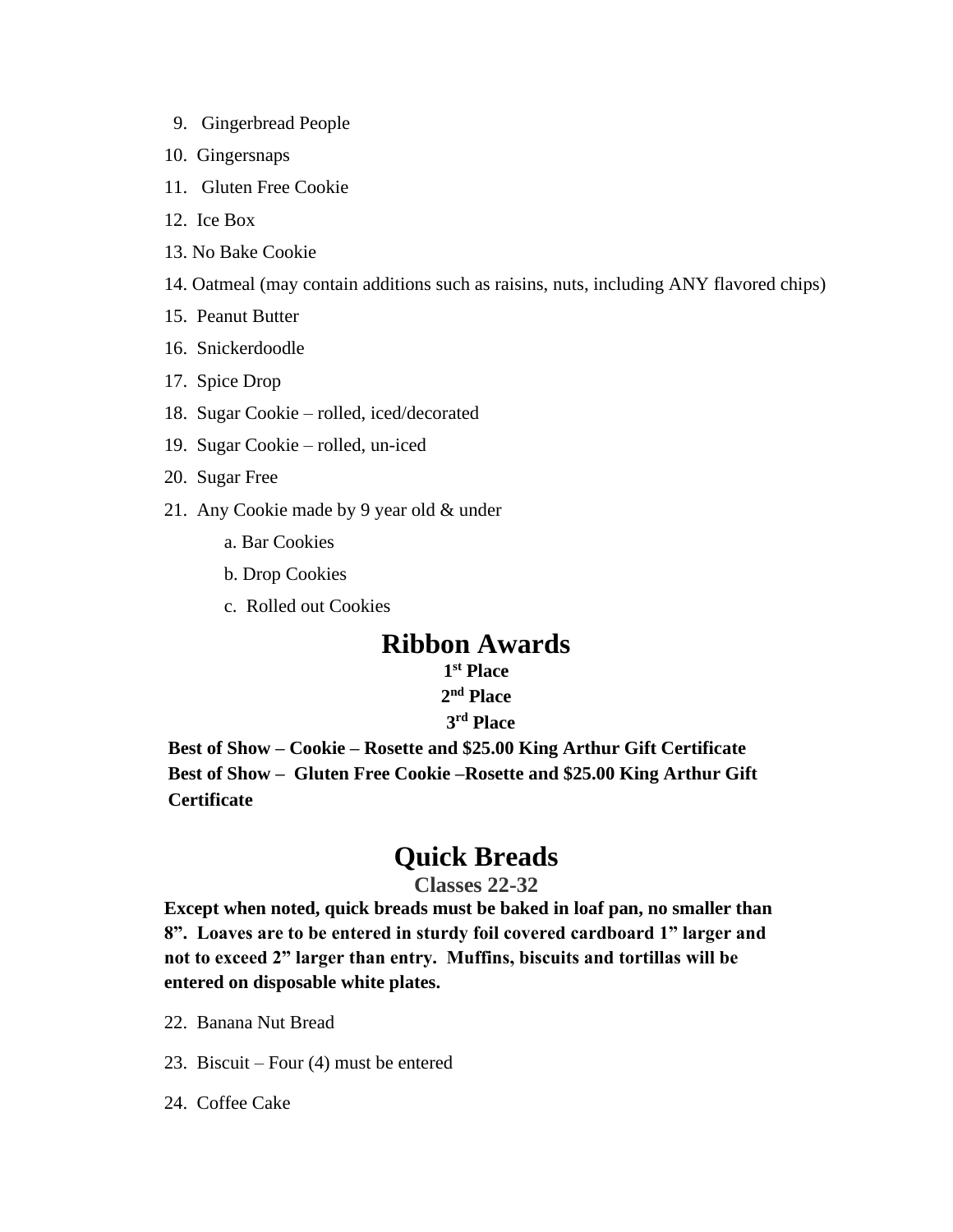- 25. Fruit Bread
- 26. Gluten Free Quick Bread
- 27. Muffins,  $Any Six (6) must be entered$
- 28. Scones, Any Six (6) must be entered
- 29. Pumpkin Bread
- 30. Tortilla, Flour Six (6) must be entered
- 31. Zucchini Bread
- 32. Any Quick Bread made by 9 years old and under
	- a. Muffins, any kind
	- b. Breads, any kind

## **Yeast Breads**

#### **Classes 33-40**

**Each bread loaf or coffee cake should be entered on a sturdy, foil covered, cardboard, 1" larger and not to exceed 2" larger than entry. Rolls should be entered on disposable plates.**

- 33. Breakfast Rolls, Sweet Six (6) must be entered
- 34. Cloverleaf Rolls Six (6) must be entered
- 35. Coffee Cake includes all sweet yeast breads & must be on cardboard
- 36. Crescent Rolls Six (6) must be entered
- 37. Gluten Free Yeast Bread (Any)
- 38. White Loaf, traditional to be entered on foil covered cardboard
- 39. Whole Wheat Loaf, traditional to be entered on foil covered cardboard
- 40. Any Yeast Bread made by 9 years old and under
	- a. Rolls
	- b. Loaves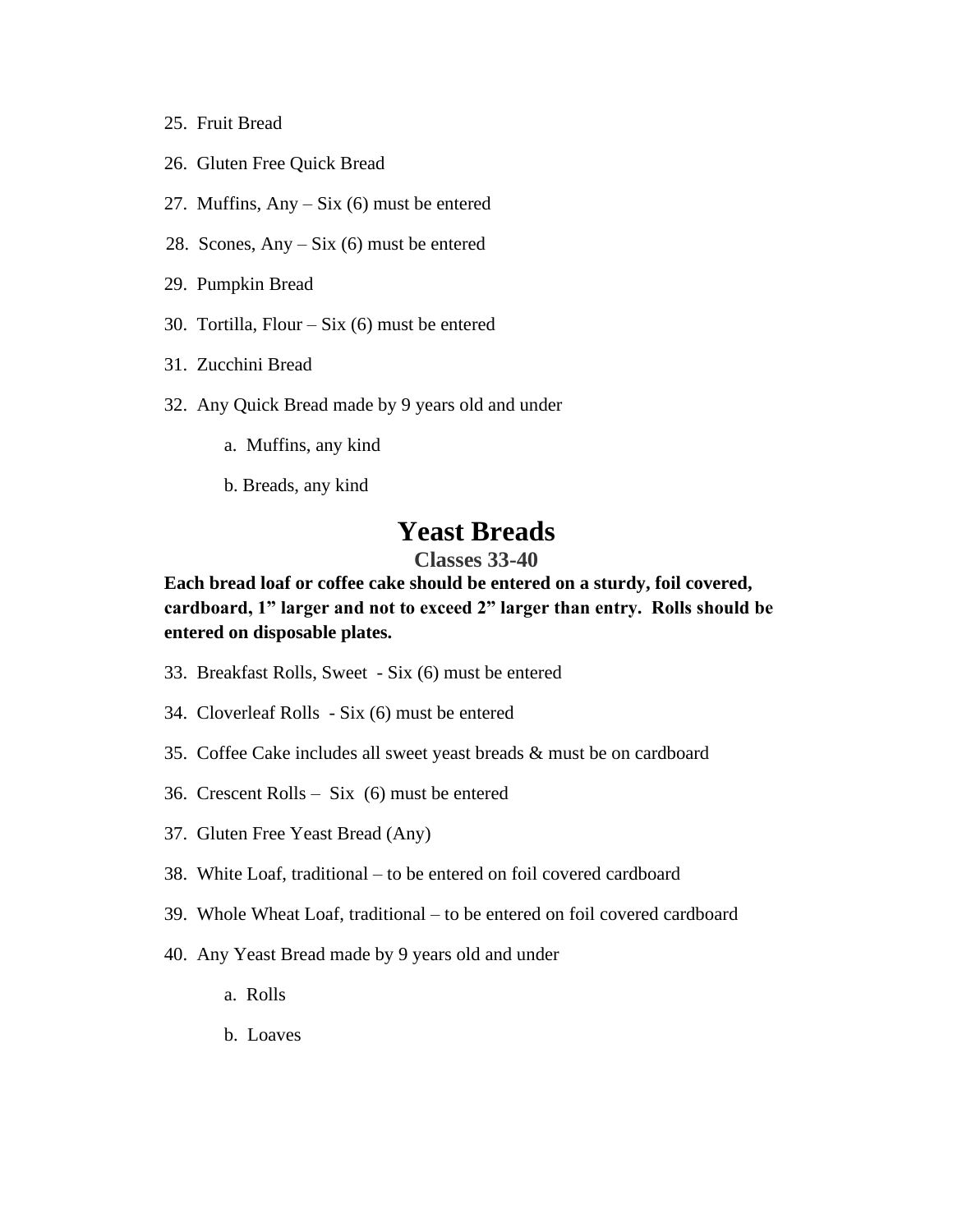## **Ribbon Awards**

**1 st Place** 

## **2 nd Place**

#### **3 rd Place**

**Best of Show – Bread – Rosette and \$25.00 King Arthur Gift Certificate Best of Show – Gluten Free Bread – Rosette and \$25.00 King Arthur Gift Certificate**

# **Cakes**

### **Classes 41-57**

**All cakes should be baked in rounds and entered on bakery cardboard or sturdy foil covered cardboard 1" and not to exceed 2" larger than cake.**

# **Layer, Iced Cake**

#### **Baked and entered in 2 or more layers. To be baked in rounds.**

- 41. Cake, any other
- 42. Carrot
- 43. Chocolate
- 44. Cupcakes any flavor, iced Six (6) must be entered
- 45. German Chocolate
- 46. Gluten Free Layer Cake Iced
- 47. Spice
- 48. White
- 49. Yellow
- 50. Any Iced Cake or Cupcakes made by 9 years old and under

# **Un-Iced Cake**

#### **Baked in tube, bundt or loaf pan no smaller than 8", no glaze, drizzle or icing. Entered on bakery card board or sturdy foil covered cardboard 1" and not to exceed 2" larger than cake**

- 51. Angel/Sponge/Chiffon
- 52. Applesauce